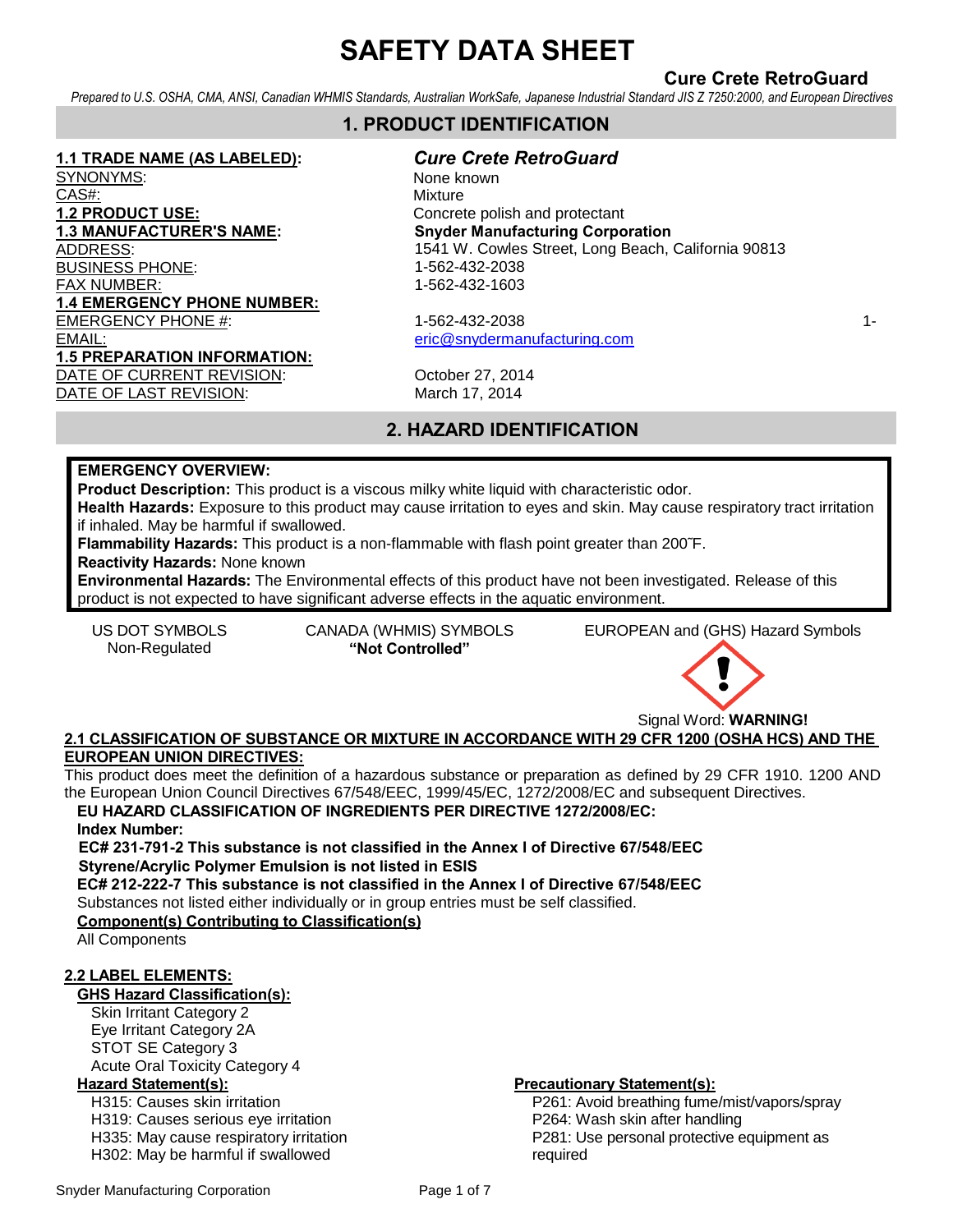# **Cure Crete RetroGuard**

#### **EU HAZARD CLASSIFICATION OF INGREDIENTS PER DIRECTIVE 1999/45/EC:**

[Xi] Irritant

**Risk Phrases:**

H22: Harmful if swallowed R36/37/38: Irritating to eyes, respiratory system and skin

#### **Safety Phrases:**

S24/25: Avoid contact with skin and eyes S45: In case of accident or if you feel unwell, seek medical attention immediately,

## **2.3 HEALTH HAZARDS OR RISKS FROM EXPOSURE:**

**SYMPTOMS OF OVEREXPOSURE BY ROUTE OF EXPOSURE:** The most significant routes of exposure for this product are by inhalation, skin contact, eye contact or ingestion.

#### **ACUTE:**

**INHALATION:** Vapors may be irritating to the respiratory tract.

**CONTACT WITH SKIN:** Repeated or prolonged contact may cause skin irritation.

**EYE CONTACT:** Contact may irritate the eyes, resulting in redness or watering.

**INGESTION:** Ingestion may cause gastrointestinal irritation with nausea and diarrhea.

#### **CHRONIC**: None known

**TARGET ORGANS: Acute:** Eyes, Skin, Respiratory System **Chronic:** None Known

# **3. COMPOSITION AND INFORMATION ON INGREDIENTS**

| <b>Hazardous Ingredients:</b>                                                                                                                | WT%      | CAS#      | <b>EINECS#</b>               | Hazard<br><b>Classification</b> | <b>Risk Phrases</b> |
|----------------------------------------------------------------------------------------------------------------------------------------------|----------|-----------|------------------------------|---------------------------------|---------------------|
| Water                                                                                                                                        | 40-60%   | 7732-18-5 | 231-791-2                    | None                            | None                |
| Styrene/acrylic Polymer Emulsion                                                                                                             | 40-60%   | Mixture   | Not Listed in<br><b>ESIS</b> | [Xi] Irritant                   | R36/37/38           |
| <b>Glycol Ether PPH</b>                                                                                                                      | $2 - 6%$ | 770-35-4  | 212-222-7                    | [Xi] Irritant                   | R36/37/38           |
|                                                                                                                                              |          |           |                              |                                 |                     |
| Balance of other ingredients is less than 1% in concentration (or 0.1% for carcinogens, reproductive<br>toxins, or respiratory sensitizers). |          |           |                              |                                 |                     |

NOTE: ALL WHMIS required information is included in appropriate sections based on the ANSI Z400.1-2010 format. This product has been classified in accordance with the hazard criteria of the CPR and the MSDS contains all the information required by the CPR, EU Directives and the Japanese Industrial Standard *JIS Z 7250: 2000*.

# **4. FIRST-AID MEASURES**

#### **4.1 DESCRIPTION OF FIRST AID MEASURES:**

**EYE CONTACT:** If product enters the eyes, open eyes while under gentle running water for at least 15 minutes. Seek medical attention if irritation persists.

**SKIN CONTACT:** If product contacts skin, wash skin thoroughly with soap and water after handling. Seek medical attention if irritation develops and persists.

**INHALATION:** If breathing becomes difficult, remove victim to fresh air. If necessary, use artificial respiration to support vital functions. Seek medical attention.

**INGESTION:** If product is swallowed, call physician or poison control center for most current information. If professional advice is not available, do not induce vomiting. Never induce vomiting or give diluents (milk or water) to someone who is unconscious, having convulsions, or who cannot swallow. Seek medical advice. Take a copy of the label and/or SDS with the victim to the health professional.

#### **MEDICAL CONDITIONS AGGRAVATED BY EXPOSURE:** None known

#### **4.2 SYMPTOMS AND EFFECTS, BOTH ACUTE AND DELAYED:**

Exposure to this product may cause irritation to skin and eyes. Inhalation of fumes/vapors may cause irritation to respiratory system. May be harmful if swallowed with digestive tract irritation, diarrhea and vomiting.

**4.3 RECOMMENDATIONS TO PHYSICIANS:** Treat symptoms and eliminate overexposure.

# **5. FIRE-FIGHTING MEASURES**

#### **5.1 FIRE EXTINGUISHING MATERIALS:**

Use fire extinguishing methods below: Water Spray: No **Carbon Dioxide: Yes** Foam: Yes Dry Chemical: Yes Halon: Yes **Other: Any "C" Class**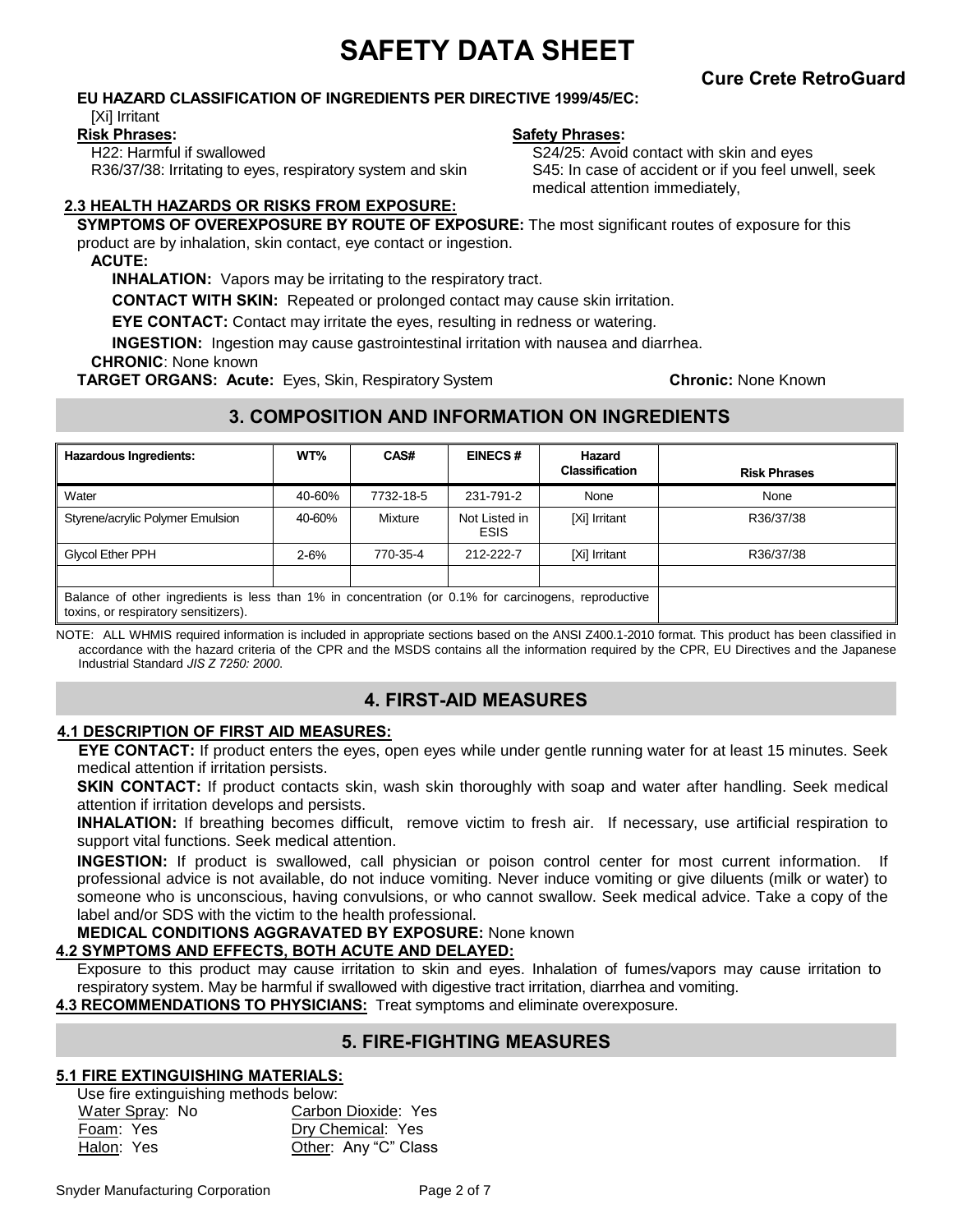#### **5.2 UNUSUAL FIRE AND EXPLOSION HAZARDS:**

Emits toxic fumes under fire conditions. Explosion Sensitivity to Mechanical Impact: No Explosion Sensitivity to Static Discharge: No

#### **5.3 SPECIAL FIRE-FIGHTING PROCEDURES:**

Incipient fire responders should wear eye protection. Structural firefighters must wear Self-Contained Breathing Apparatus and full protective equipment. Isolate materials not yet involved in the fire and protect personnel. Move containers from fire area if this can be done without risk; otherwise, cool with carefully applied water spray. If possible, prevent runoff water from entering storm drains, bodies of water, or other environmentally sensitive areas. **NFPA RATING SYSTEM HMIS RATING SYSTEM**





**Hazard Scale: 0** = Minimal **1** = Slight **2** = Moderate **3** = Serious **4** = Severe \* = Chronic hazard

# **6. ACCIDENTAL RELEASE MEASURES**

#### **6.1 PERSONAL PRECAUTIONS, PROTECTIVE EQUIPMENT AND EMERGENCY PROCEDURES:**

See section 8.2 for Exposure Controls.

#### **6.2 ENVIRONMENTAL PRECAUTIONS:**

Construct a dike to prevent spreading.Keep out of sewers, storm drains, surface waters, and soils.

### **6.3 SPILL AND LEAK RESPONSE:**

Soak up with absorbent material such as clay, sand or other suitable non-reactive material. Place in leak-proof containers. Seal tightly for proper disposal. Dispose of in accordance with U.S. Federal, State, and local hazardous waste disposal regulations and those of Canada and its Provinces, those of Australia, Japan and EU Member States (see Section 13, Disposal Considerations).

# **7. HANDLING and STORAGE**

#### **7.1 PRECAUTIONS FOR SAFE HANDLING:**

To prevent skin and eye contact under the foreseeable conditions of use, wear appropriate protective clothing and safety eyewear. When handling, do not eat, drink, or smoke. Wash thoroughly after handling. Avoid breathing fumes. Handle in a well-ventilated work area..

#### **7.2 STORAGE AND HANDLING PRACTICES:**

Keep in cool, dry, well-ventilated area in closed containers. Protect containers from physical damage.

#### **7.3 SPECIFIC USES:**

Concrete polish and protectant

## **8. EXPOSURE CONTROLS - PERSONAL PROTECTION**

#### **8.1 EXPOSURE PARAMETERS:**

| <b>Chemical Name</b>             | CAS#      | <b>ACGIH TLV</b> | <b>OSHA TWA</b> |
|----------------------------------|-----------|------------------|-----------------|
| Water                            | 7732-18-5 | Not Listed       | Not Listed      |
| Styrene/acrylic Polymer Emulsion | Mixture   | Not Listed       | Not Listed      |
| <b>Givcol Ether PPH</b>          | 770-35-4  | Not Listed       | Not Listed      |
|                                  |           |                  |                 |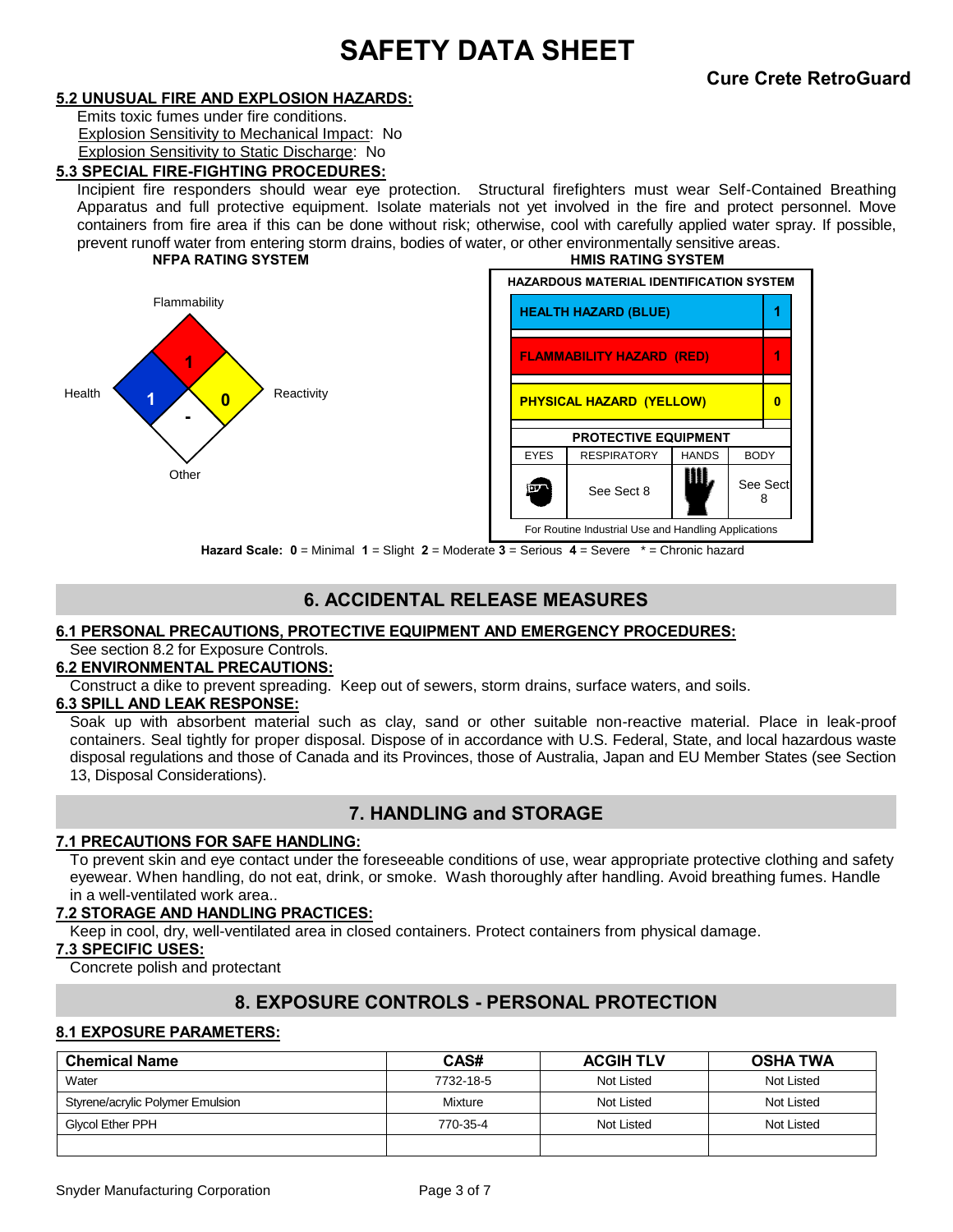# **Cure Crete RetroGuard**

#### **8.2 EXPOSURE CONTROLS:**

**VENTILATION AND ENGINEERING CONTROLS:** Use with adequate ventilation to ensure exposure levels are maintained below the limits provided above.

*The following information on appropriate Personal Protective Equipment is provided to assist employers in complying with OSHA regulations found in 29 CFR Subpart I (beginning at 1910.132) or equivalent standard of Canada, or standards of EU member states (including EN 149 for respiratory PPE, and EN 166 for face/eye protection), and those of Japan. Please reference applicable regulations and standards for relevant details.* 

**RESPIRATORY PROTECTION:** Not normally required when using this product. If necessary, use only respiratory protection authorized in the U.S. Federal OSHA Respiratory Protection Standard (29 CFR 1910.134), equivalent U.S. State standards, Canadian CSA Standard Z94.4-93, the European Standard EN149, or EU member states.

**EYE PROTECTION** Safety glasses or goggles are required where splashing is possible. If necessary, refer to U.S. OSHA 29 CFR 1910.133, Canadian Standards, and the European Standard EN166, Australian Standards, or relevant Japanese Standards.

**HAND PROTECTION:** Chemical resistant gloves are required to prevent skin contact. If necessary, refer to U.S. OSHA 29 CFR 1910.138, the European Standard DIN EN 374, the appropriate Standards of Canada, Australian Standards, or relevant Japanese Standards.

**BODY PROTECTION:** Use body protect appropriate to task being performed. If necessary, refer to appropriate Standards of Canada, or appropriate Standards of the EU, Australian Standards, or relevant Japanese Standards. If a hazard of injury to the feet exists due to falling objects, rolling objects, where objects may pierce the soles of the feet or where employee's feet may be exposed to electrical hazards, use foot protection, as described in U.S. OSHA 29 CFR 1910.136.

## **9. PHYSICAL and CHEMICAL PROPERTIES**

#### **9.1 INFORMATION ON BASIC PHYSICAL AND CHEMICAL PROPERTIES:**

**APPEARANCE (Physical State) and COLOR:** This product is a viscous milky white liquid with characteristic odor. **ODOR:** Characteristic **ODOR THRESHOLD:** Not Available **pH:** 6-8 **MELTING/FREEZING POINT:** 32˜F **BOILING POINT:** 212˜F **FLASH POINT:** >300˜ Open Cup **EVAPORATION RATE (n-BuAc=1):** Not Available **FLAMMABILITY (SOLID, GAS):** Not Applicable **UPPER/LOWER FLAMMABILITY OR EXPLOSION LIMITS:** Not Applicable **VAPOR PRESSURE (mm Hg @ 20°C (68F):** Not Applicable **VAPOR DENSITY:** Not Applicable **RELATIVE DENSITY:** Not Applicable **DENSITY:** Not Applicable **SPECIFIC GRAVITY:** 1.01 **SOLUBILITY IN WATER:** Miscible **WEIGHT PER GALLON:** Not Available **PARTITION COEFFICENT (n-octanol/water):** Not Applicable **AUTO-IGNITION TEMPERATURE:** Not Applicable **DECOMPOSITION TEMPERATURE:** Not Available **VISCOSITY:** Not Available **VOC g/l / Lb/gal:** 0 **9.2 OTHER INFORMATION:** No additional information available.

# **10. STABILITY and REACTIVITY**

#### **10.1 REACTIVITY:**

This product is not reactive. **10.2 STABILITY**: Stable under conditions of normal storage and use. **10.3 POSSIBILITY OF HAZARDOUS REACTIONS**: Will not occur **10.4 CONDITIONS TO AVOID:** None known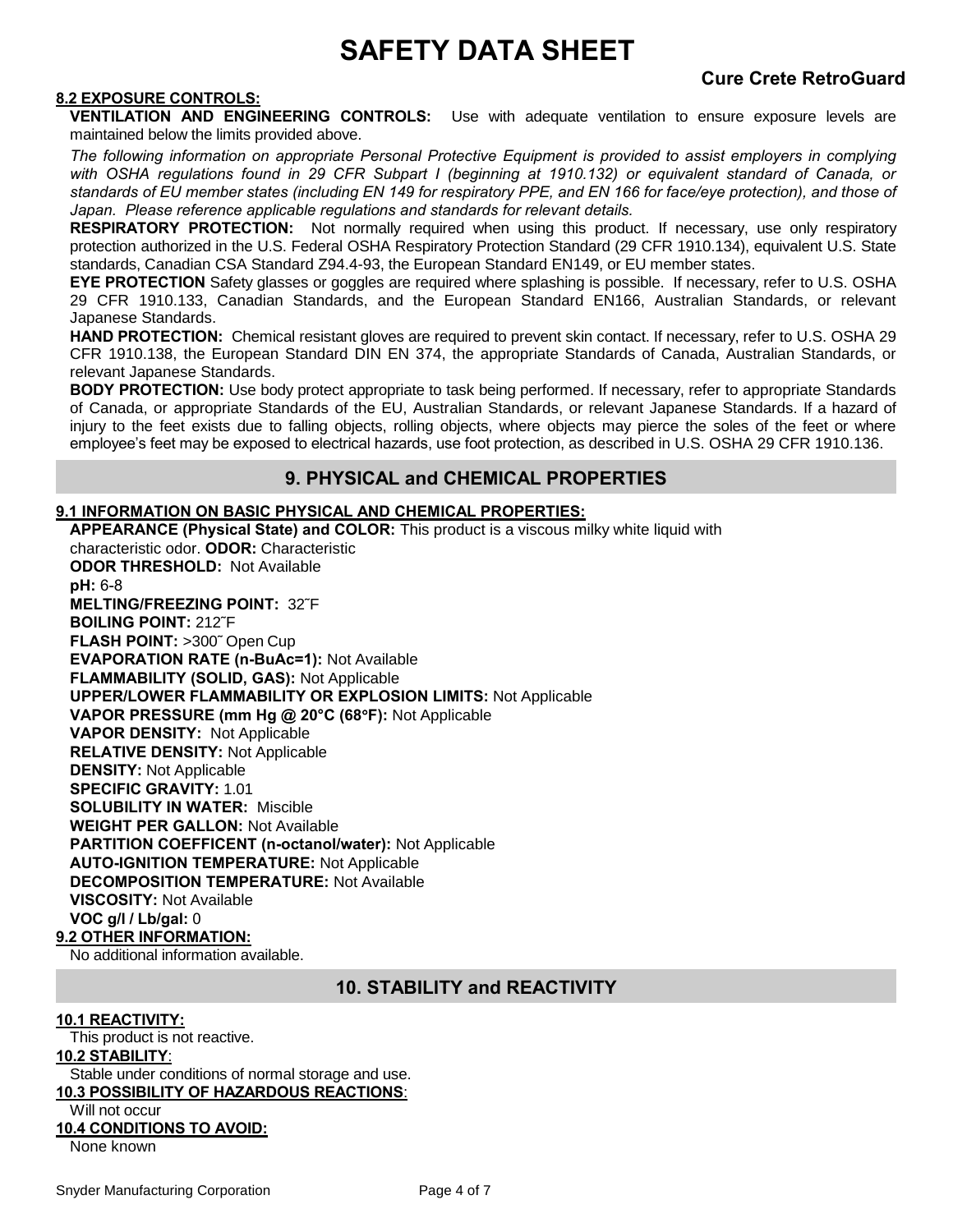**Cure Crete RetroGuard**

#### **10.5 MATERIALS WITH WHICH SUBSTANCE IS INCOMPATIBLE:**

None known

#### **10.6HAZARDOUS DECOMPOSITION PRODUCTS:**

Thermal decomposition products include carbon dioxide and carbon monoxide.

### **11. TOXICOLOGICAL INFORMATION**

#### **11.1 INFORMATION ON TOXICOLOGICAL EFFECTS:**

#### **TOXICITY DATA:**

Glycol Ether PPH CAS# 770-35-4 Oral rat LD50: >2,000 mg/kg Dermal rat LD50: >2,000 mg/kg

No LD50 Data Available

**SUSPECTED CANCER AGENT:** None of the ingredients within this product are found on the following lists: FEDERAL OSHA Z LIST, NTP, IARC, or CAL/OSHA and therefore are not considered to be, or suspected to be, cancer-causing agents by these agencies.

**IRRITANCY OF PRODUCT:** This product may be irritating to skin, eyes or respiratory system.

**SENSITIZATION TO THE PRODUCT:** This product is not considered a respiratory system or skin sensitizer.

**REPRODUCTIVE TOXICITY INFORMATION:** No information concerning the effects of this product and its components on the human reproductive system.

**SPECIFIC TARGET ORGAN TOXICITY – SINGLE EXPOSURE:** Eyes, respiratory System and Skin

**SPECIFIC TARGET ORGAN TOXICITY – REPEATED EXPOSURE:** None known

**ASPIRATION HAZARD:** None

# **12. ECOLOGICAL INFORMATION**

#### **12.1 TOXICITY:**

No toxicity data available.

**12.2 PERSISTENCE AND DEGRADABILITY:**

No specific data available on this product.

#### **12.3 BIOACCUMULATIVE POTENTIAL:**

No specific data available on this product.

#### **12.4 MOBILITY IN SOIL:**

No specific data available on this product.

#### **12.5 RESULTS OF PBT ANDvPvB ASSESSMENT:**

No specific data available on this product.

#### **12.6 OTHER ADVERSE EFFECTS:**

No specific data available on this product.

ALL WORK PRACTICES MUST BE AIMED AT ELIMINATING ENVIRONMENTAL CONTAMINATION.

#### **12.7 WATER ENDANGERMENT CLASS:**

Water endangering in accordance with EU Guideline 91/155-EWG. Not determined

# **13. DISPOSAL CONSIDERATIONS**

#### **13.1 WASTE TREATMENT METHODS:**

Waste disposal must be in accordance with appropriate U.S. Federal, State, and local regulations, those of Canada, Australia, EU Member States and Japan.

#### **13.2 EU Waste Code:**

Not determined

## **14. TRANSPORTATION INFORMATION**

#### US DOT, IATA, IMO, ADR:

**U.S. DEPARTMENT OF TRANSPORTATION (DOT) SHIPPING REGULATIONS:** This product is classified (per 49 CFR 172.101) by the U.S. Department of Transportation, as follows.

| <b>14.1 PROPER SHIPPING NAME:</b>                | Non-regulated Material |
|--------------------------------------------------|------------------------|
| <b>14.2 HAZARD CLASS NUMBER and DESCRIPTION:</b> | None                   |
| <b>14.3 UN IDENTIFICATION NUMBER:</b>            | None                   |
| <b>14.4 PACKING GROUP:</b>                       | None                   |
| <b>14.5 DOT LABEL(S) REQUIRED:</b>               | <b>None</b>            |
| <b>Snyder Manufacturing Corporation</b>          | Page 5 of 7            |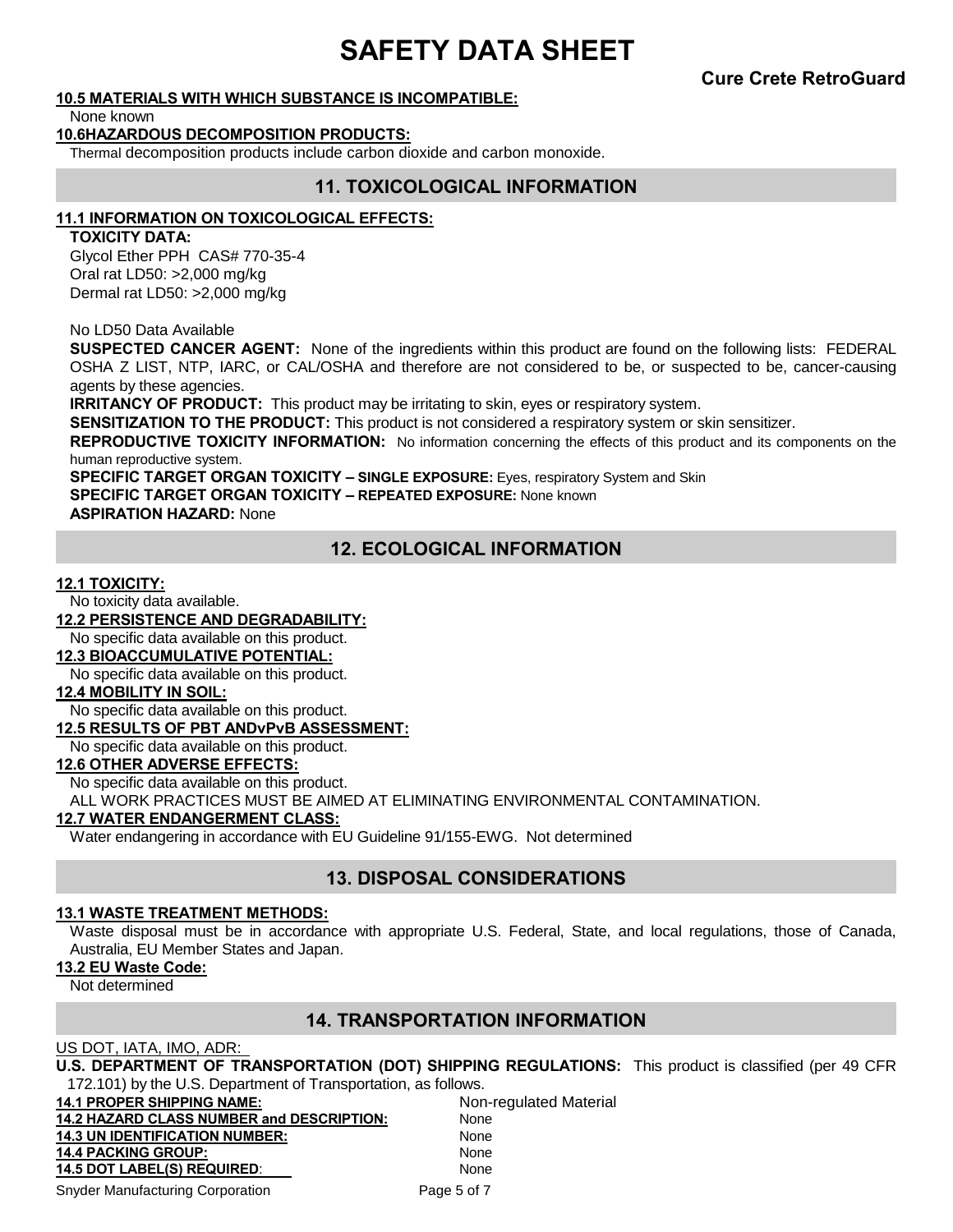#### **NORTH AMERICAN EMERGENCY RESPONSE GUIDEBOOK NUMBER:** None **RQ QUANTITY:** None

**14.6 MARINE POLLUTANT:** None of the components of this product are designated by the Department of Transportation to be Marine Pollutants (49 CFR 172.101, Appendix B).

## **14.7 SPECIAL PRECAUTIONS FOR USER:**

None

### **14.8 INTERNATIONAL TRANSPORTION:**

INTERNATIONAL AIR TRANSPORT ASSOCIATION SHIPPING INFORMATION (IATA): This product is not considered as dangerous goods.

INTERNATIONAL MARITIME ORGANIZATION SHIPPING INFORMATION (IMO): This product is not considered as dangerous goods.

#### **14.9 TRANSPORT IN BULK ACCORDING TO ANNEX II OF MARPOL 73/78 AND IBC CODE:**

EUROPEAN AGREEMENT CONCERNING THE INTERNATIONAL CARRIAGE OF DANGEROUS GOODS BY ROAD (ADR): This product is not considered by the United Nations Economic Commission for Europe to be dangerous goods.

# **15. REGULATORY INFORMATION**

### **15.1 UNITED STATES REGULATIONS:**

**U.S. SARA REPORTING REQUIREMENTS:** The components of this product are not subject to the reporting requirements of Sections 302, 304, and 313 of Title III of the Superfund Amendments and Reauthorization Act.

**U.S. SARA THRESHOLD PLANNING QUANTITY:** There are no specific Threshold Planning Quantities for the components of this product. The default Federal MSDS submission and inventory requirement filing threshold of 10,000 lbs (4,540 kg) therefore applies, per 40 CFR 370.20.

#### **U.S. CERCLA REPORTABLE QUANTITY (RQ):** None

**U.S. TSCA INVENTORY STATUS:** The components of this product are listed on the TSCA Inventory or are exempted form listing.

#### **OTHER U.S. FEDERAL REGULATIONS:** None

**CALIFORNIA SAFE DRINKING WATER AND TOXIC ENFORCEMENT ACT (PROPOSITION 65):** Ingredients within this product are not on the Proposition 65 Lists.

#### **15.2 CANADIAN REGULATIONS:**

**CANADIAN DSL/NDSL INVENTORY STATUS:** The components of this product are on the DSL Inventory, or are exempted from listing.

**OTHER CANADIAN REGULATIONS:** Not applicable.

#### **CANADIAN ENVIRONMENTAL PROTECTION ACT (CEPA) PRIORITIES SUBSTANCES LISTS:**

This product has been classified in accordance with the hazard criteria of the Controlled Products Regulations and the MSDS contains all of the information required by those regulations.

**CANADIAN WHMIS CLASSIFICATION and SYMBOLS:** This product is "Not Controlled" per WHMIS Controlled Product Regulations.

#### **15.3 EUROPEAN ECONOMIC COMMUNITY INFORMATION**:

This product does meet the definition of a hazardous substance or preparation as defined by the European Union Council Directives 67/548/EEC, 1999/45/EC, 1272/2008/EC and subsequent Directives. See Section 2 for full Details.

#### **15.4 AUSTRALIAN INFORMATION FOR PRODUCT:**

The components of this product are listed on the International Chemical Inventory list.

#### **15.5 JAPANESE INFORMATION FOR PRODUCT:**

#### **JAPANESE MINISTER OF INTERNATIONAL TRADE AND INDUSTRY (MITI) STATUS:**

The components of this product are not listed as Class I Specified Chemical Substances, Class II Specified Chemical Substances, or Designated Chemical Substances by the Japanese MITI.

#### **JAPANESE ENCS INVENTORY:**

The components of this product are on the ENCS Inventory as indicated in the section on International Chemical Inventories, below. **POISONOUS AND DELETERIOUS SUBSTANCES CONTROL LAW:**

No component of this product is a listed Specified Poisonous Substance under the Poisonous and Deleterious Substances Control Law.